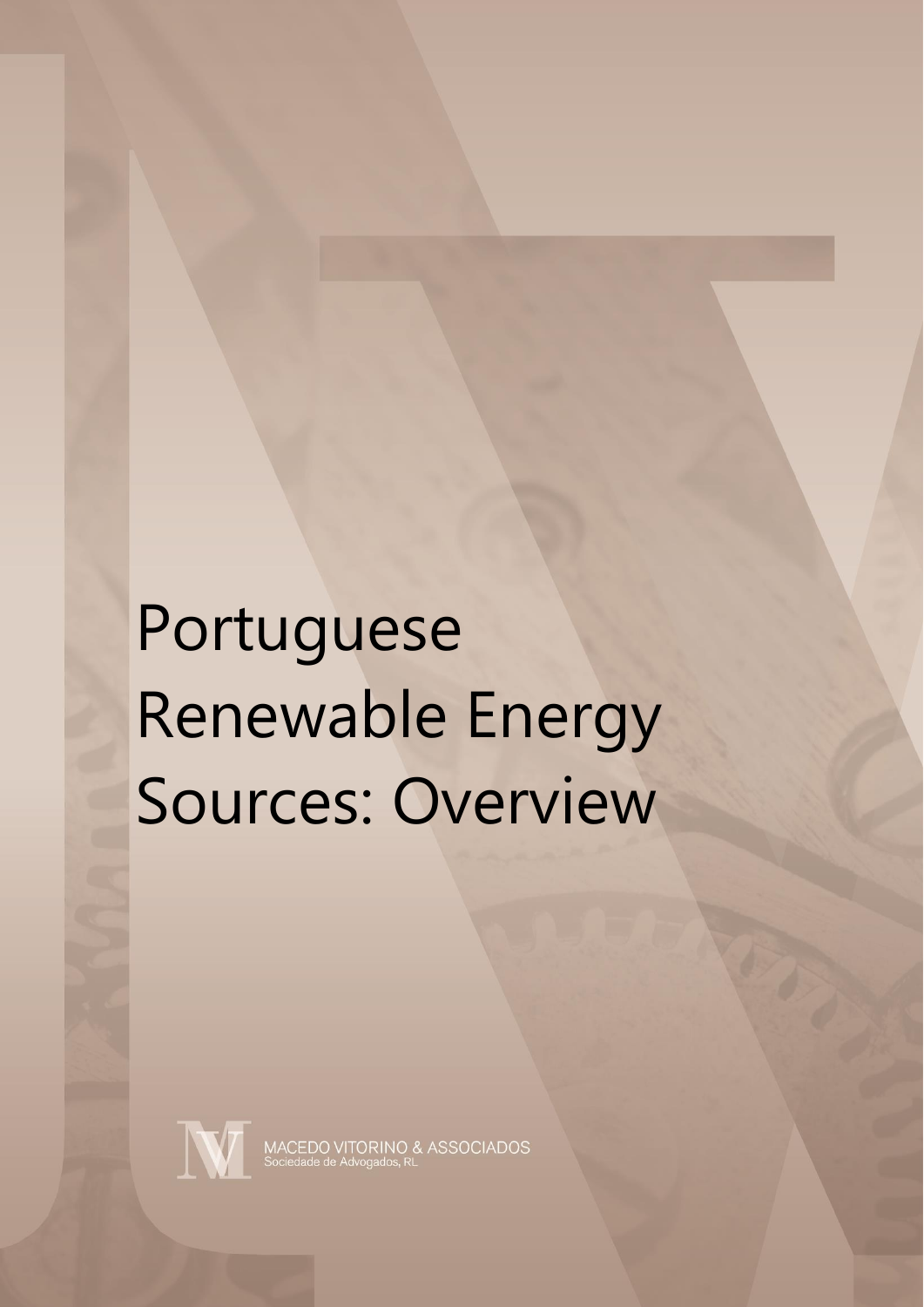### About us

In today's competitive global market, Macedo Vitorino & Associados can provide a comprehensive commercial and corporate law advice to domestic and foreign clients. We have strong relationships with many of the leading international firms in Europe and in the United States, which enable us to handle effectively cross border transactions.

Our Regulated Sectors Group is prepared to advise on a full range of asset financing, corporate and regulatory issues including:

- **Environmental issues**
- **Regulatory and administrative matters**
- **Tax**

Our advice includes:

- **Incorporation of acquisition vehicles, including tax structuring**
- **Legal due diligences**
- **Negotiation of finance agreements**
- **Project finance**
- **Managing relations with national and EU sector specific regulators and competition authorities**
- **Public procurement**
- **Construction of systems and facilities**
- **Maintenance and operations agreements**

The international directory "Legal 500" ranks Macedo Vitorino & Associados among Portugal's leading commercial law firms, for its expertise in banking, finance and derivatives, corporate law, intellectual property, tax, telecommunications and dispute resolution.

#### If you want to find out more about Macedo Vitorino & Associados, please visit our website at www.macedovitorino.com.

This information is provided for general purposes only and does not constitute professional advice. If you are a client of Macedo Vitorino & Associados and wish to discuss any of the matters covered in this briefing you please contact:

Tel.: (351) 21 324 1900 – Fax: (351) 21 324 1929

Email: [mva@macedovitorino.com](mailto:mva@macedovitorino.com)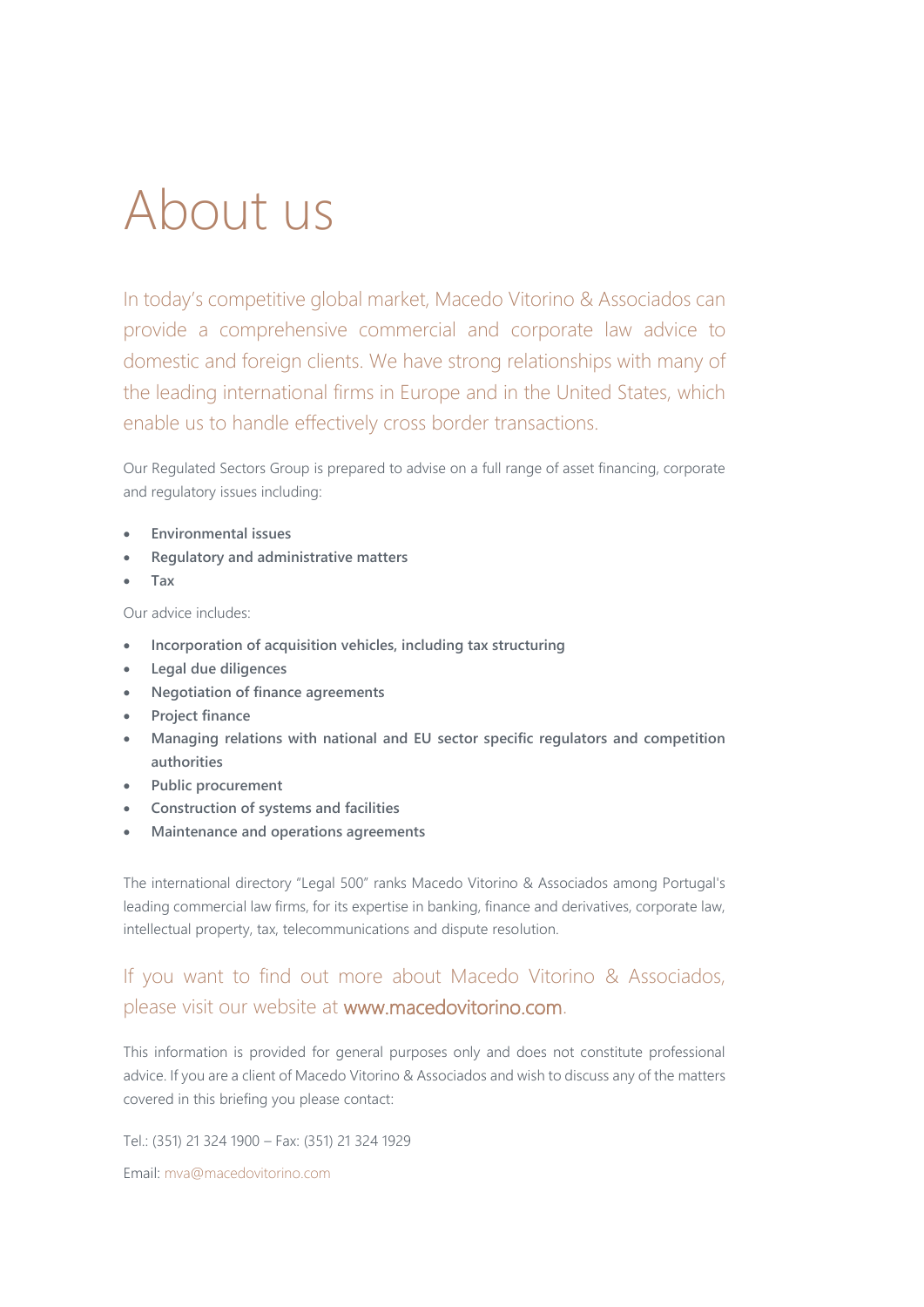# Contents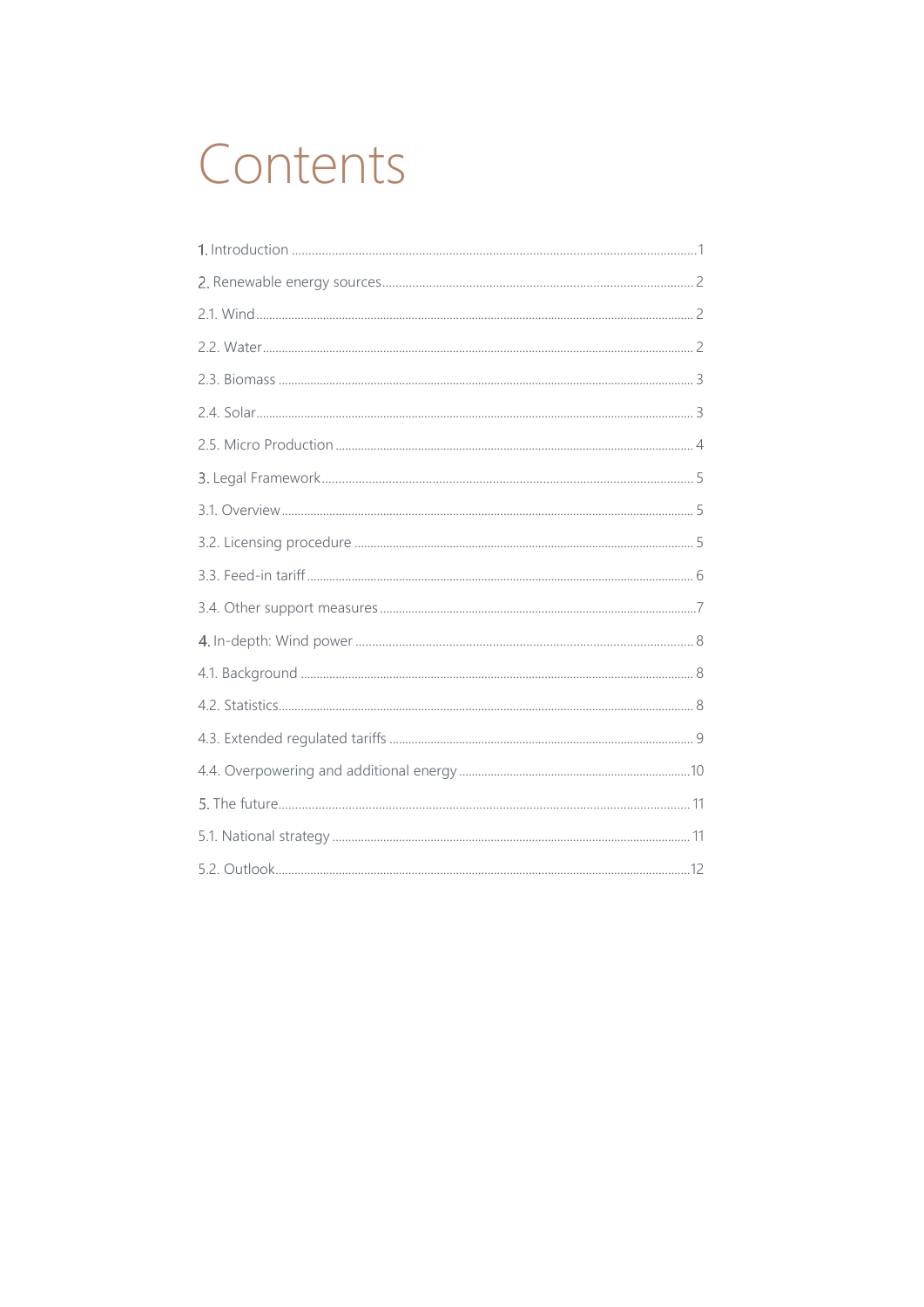### Introduction

Renewable energy sources ("RES") play an important role in the energy mix of the future. The requirements set for climate preservation, the increase in energy consumption and the limited life of fossil fuels have been taken into account by European Institutions and countries in order to stop the vicious circle of energy consumption and climate changes.

The alternative is renewable energy. There are several clean and environment-friendly energy sources that do not have negative effects over the climate such as the sun, the wind, biomass or ocean waves.

Portugal has been one of the most enthusiastic countries as regards renewable energies. Portugal has achieved its commitments under the Kyoto Protocol and was allowed to increase 27% of the emission of greenhouse gases, however they had increased only by 19% until 2012. Decree-Law 141/2010, of 31 December 2010 established as a binding target that, by 2020, at least 31 % of Portugal's primary energy consumption should come from renewable sources (higher than the 20% set by the European Union). By 2020, the use of energy from renewable sources in energy consumption in all modes of transport is set at 10% of the total energy consumption. In 2012 61% of our electricity was already coming from renewable sources. Portugal reduced its foreign energy dependency from 89%, in 2005, to 71% in 2014. Between 2011 and 2014, a total 2.757 MW from renewable sources were licensed, achieving 11.6 GW of installed capacity.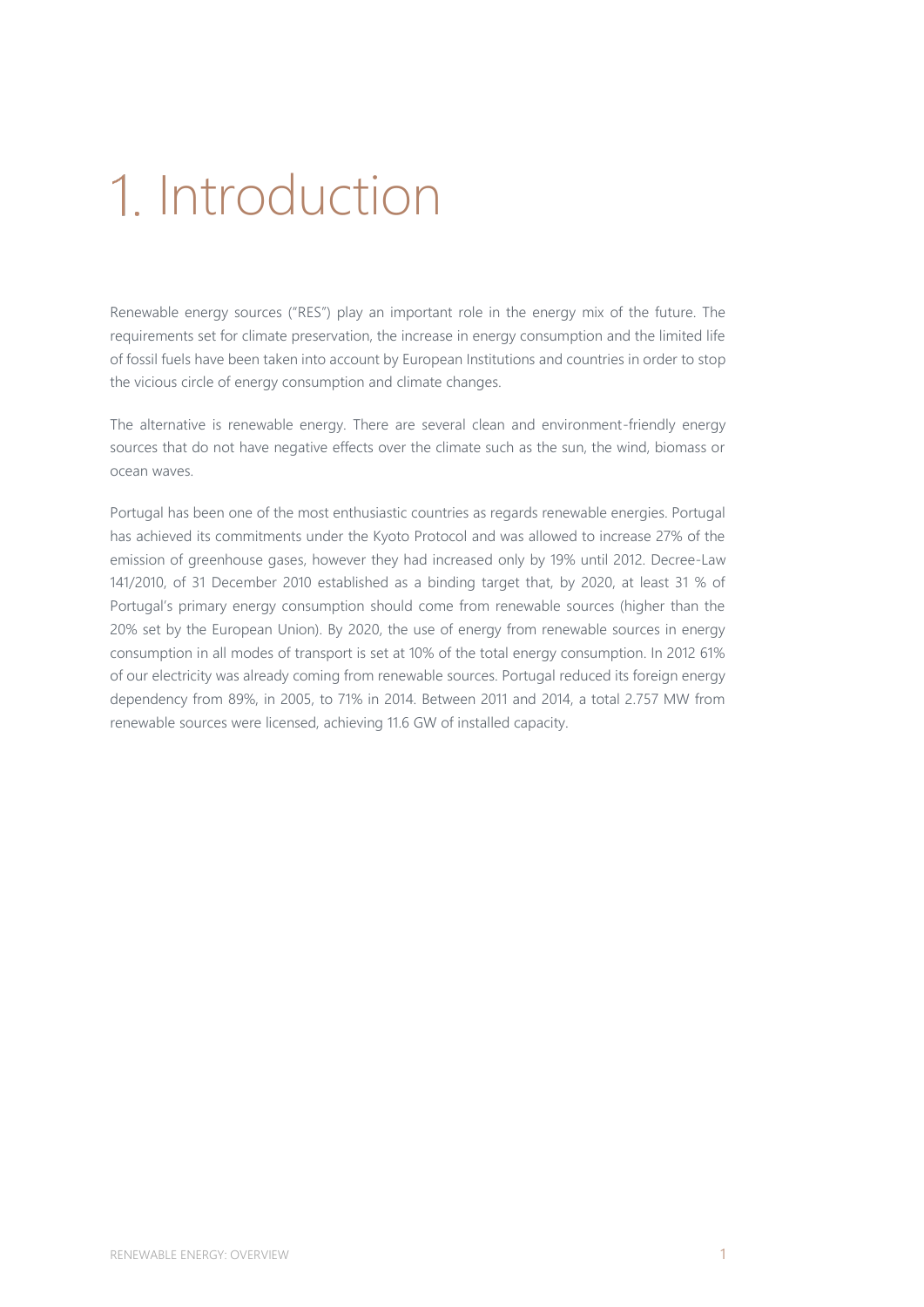# 2. Renewable energy sources

In 2014, renewable sources represented 32.5% of the electricity generated in Portugal. Still, more than 22.4% of the renewable quota was achieved by the electricity generated by large-scale hydro power plants (with more than 10 MW of capacity), which in the market are not considered as being part of the renewables sector.

#### 2.1. Wind

Wind energy takes the leading role in renewable energy sources. As of December 2013 there were approximately 224 wind farms and 2,540 wind turbine generators ("WTG") installed in Portugal, a 42% increase from the 192 wind farms installed in 2008. As of March 2015 the number of wind farms is at 245 and the number of WTG almost reached the 2.500 mark (at 2.496).

In Portugal, the most attractive values of wind speed and regularity have been registered at the top of the mountains situated on the north bank of river Tagus. However, there are also some other interesting locations along the Costa Vicentina and Ponta de Sagres.

The regions where most power has been licensed are the districts of Viseu, Coimbra, Vila Real, Castelo Branco, Lisboa and Viana do Castelo. Bragança, Guarda, Lisboa, Vila Real, Santarém, Porto, Viana do Castelo and Aveiro have superior registries of hours of wind per year, with values between 2,019 and 2,633 hours.

#### 2.2. Water

Water may be used to produce energy through several procedures. Generating power by converting the energy of running water into electricity (hydroelectric) is the most common technique. However, technological progress has revealed other energy producing procedures, such as tidal power (using turbines to produce electricity taking advantage of tide flows) or wave power (capturing the energy generated by ocean surface waves).

More than 70 hydroelectric plants with approximately 7,370 MW of total installed power are operated by EDP – Energias de Portugal.

Taking into account the dimension and characteristics of the Portuguese coast, the government has approved a pilot project for wave power in a testing zone created in Peniche that shall allow its exploration by 2016.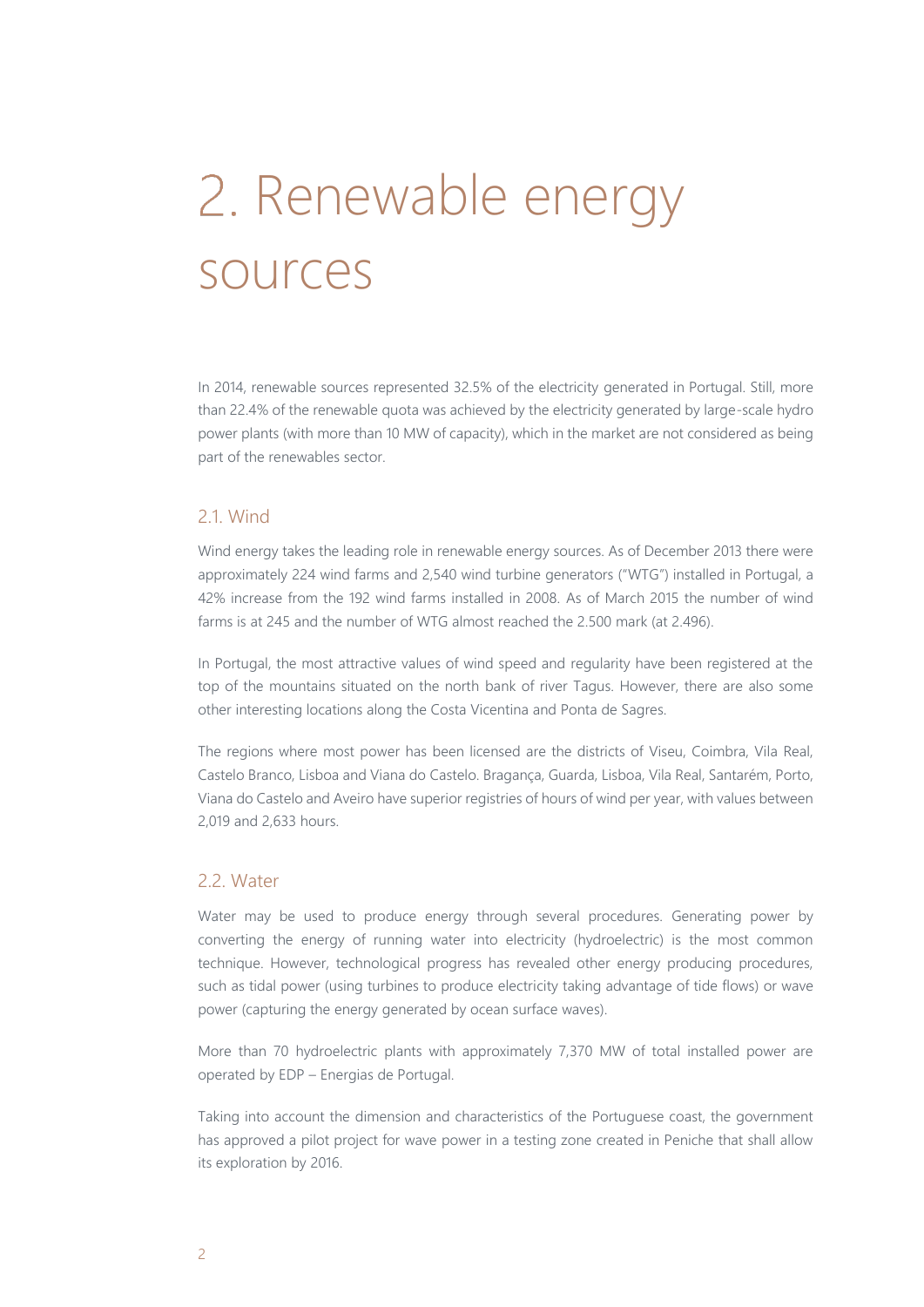Recent studies have rated wave energy in Portugal as an energy resource with a medium-high potential. With an average annual flow of 30 MW per kilometre of water front with a depth of 50 meters, the Portuguese coast has the potential to generate approximately 10 TWh/year of electricity (about 20% of Portuguese consumption).

#### 2.3. Biomass

Biomass refers to biological materials that can be used for industrial production or as fuel (biofuel). Biomass can also be used to generate electricity or heat. This diversity of uses has caused the production of biomass to become a growing industry.

To encourage the construction and operation of forest biomass power plants Decree-Law 5/2011, of 10 January 2011, provided a beneficial feed-in tariff calculus for power plants that start operating until 31 December 2016.

In 2013, biomass with combined heat and power (CHP) represented 367 MW of the installed power, while biomass without CHP represented 105 MW. As regards Municipal solid waste, it generates about 88 MW of power.

Portugal has had occasional incentives to renewable energy production: In February 2006, the Directorate-General for Energy and Geology (*Direcção-Geral de Geologia e Energia*) ("DGEG") presented 15 public offer for tenders with the purpose of delivering 100 megawatts of power. This initiative, however, was not a success. The main players of this market still feel that Portugal cannot produce enough biomass to cover all the basic needs, from fuel production to energy production.

Between 2007 and 2009 five thermoelectric plants were installed with a total installed power of 78 MW that use biomass as main fuel.

Today, biomass is a major export in Portugal: in 2013 the country had exported 824,000 tons of biomass worth € 111,000,000.00. Italy, United Kingdom and Belgium are the main importers.

#### 2.4. Solar

Photovoltaic systems are used in a wide range of functions. Medium power applications are used for rural electrification, for the supply of domestic cargo in remote locations, for water pumping and irrigation and for supplementary supply to remote locations with or without network connection. Applications of small power are used for watches, calculators or other small accessories.

Boosting an annual average of 2,200 to 3,000 hours of sun in the mainland, and between 1,700 and 2,200, respectively, in the Azores and Madeira islands, Portugal has a strong potential for solar energy.

In 2013, the installed power in Portugal was of 226.6MW. This represented a 287.3% increase considering the mere 58.5 MW installed in 2008.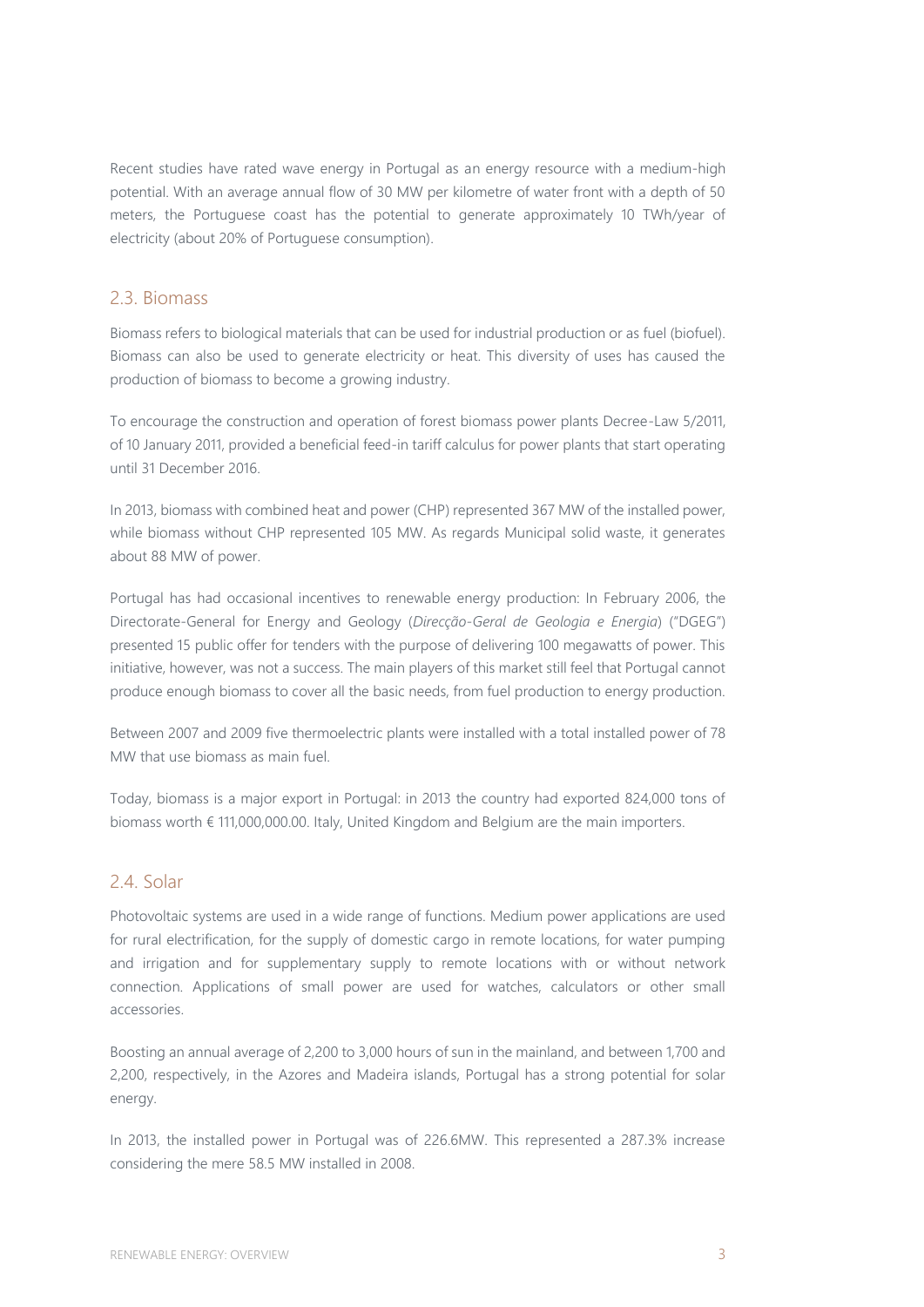The Spanish company Acciona invested an estimated 200 million euros in one of the largest solar parks of the world, located in Moura, in the south of mainland of Portugal. This solar park has 46MW of solar power installed and an annual production of 93 GWH.

Decree-Law 118/2013, of 20 August 2013, establishes that the installation of solar thermal systems for heating domestic hot water in new buildings is required when there is proper sun exposure.

#### 2.5. Micro Production

Decree-Law 153/2014, of 20 October 2014, in force since January 2015, waives licensing for the activity of electricity production when its goal is self-consumption or when production is carried out by small plants.

Micro production rules are meant to encourage domestic production for in-house consumption but the exceeding power may be fed in to the Public Service Electricity Network (*Rede Eléctrica de Serviço Público* – "RESP"). It is also possible to sell all the production to the RESP through a bidding system. In these cases, micro producers will take advantage of a specific tariff, that varies depending on the type of energy source and the amount of power already fed in by micro producers.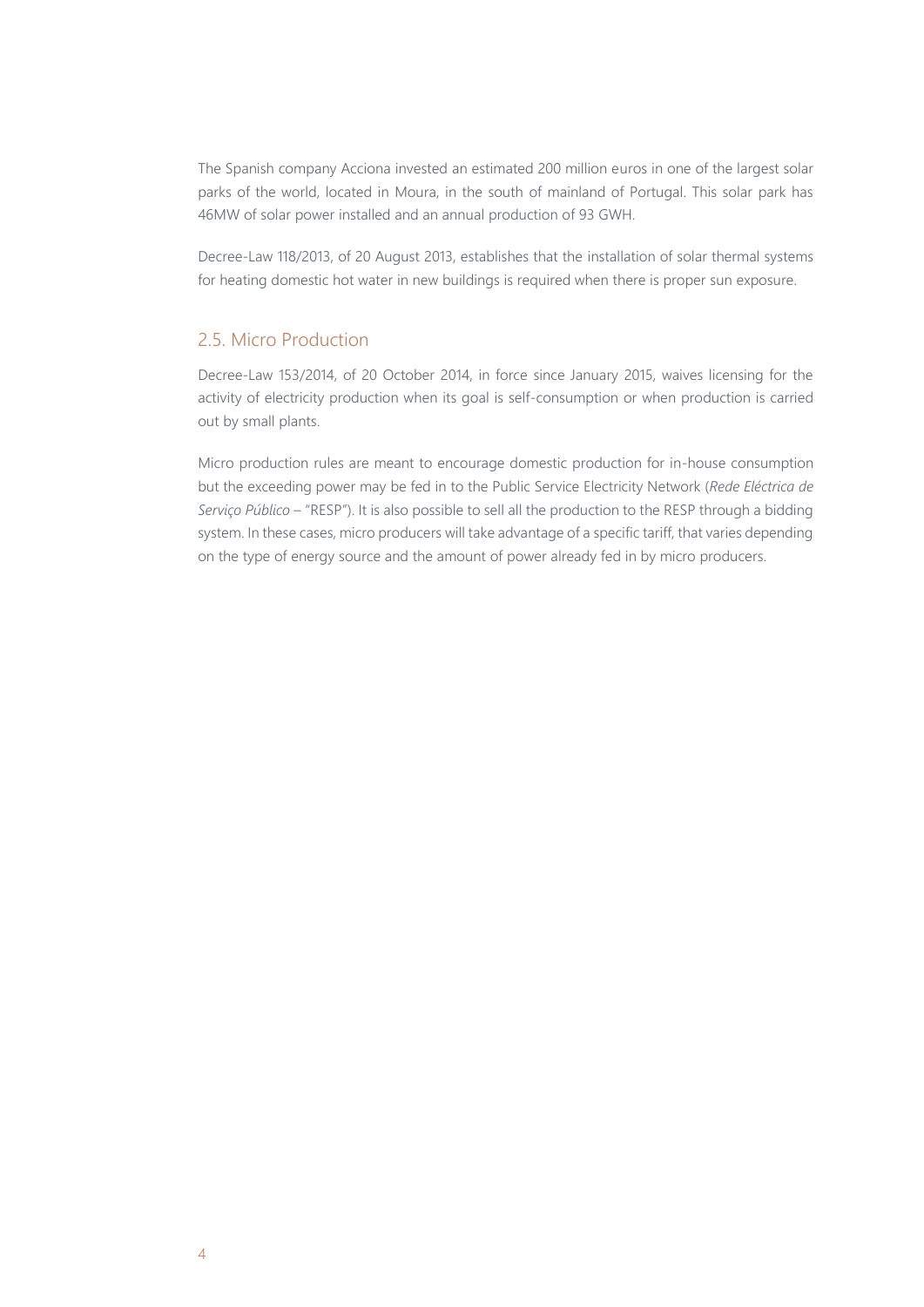# Legal Framework

#### 3.1. Overview

Over time, the following main regulations have set out the legal framework for the licensing, generation and distribution of renewable energy:

- Decree-Law 189/88, of 27 May 1988, as amended by Decree-Law 313/95, of 24 November 1995, Decree-Law 168/99 of 18 May 1999, Decree-Law 339-C/2001, of 29 December 2001, Decree-Law 33-A/2005, of 16 February 2005, Decree-Law 225/2007, of 31 May 2007 (the "Old Renewables Law");
- Decree-Law 312/2001, of 10 September 2001, as amended by Decree-Law 33-A/2005, of 16 February and Decree-Law 118-A/2010, of 25 October 2010 which governs the access to the transmission and distribution grids ("Old Renewables Access Law");
- Decree-Law 29/2006, of 15 February 2006, as amended by Decree-Law 104/2010, of 29 September 2010, Decree-Law 78/2011, of 20 June 2011, Decree-Law 75/2012, of 26 March 2012, Decree-Law 112/2012, of 23 May 2012 and Decree-Law 215-A/2012, of 8 October 2012, which approved the general rules applicable to the National Electric System (*Sistema Eléctrico Nacional* – "SEN") and to the different activities relating to energy production;
- Decree-Law 172/2006, of 23 August 2006, (the "Renewables Law") as amended by Decree-Law 237-B/2006, of 18 December 2006, Decree-Law 199/2007, of 18 May 2007, Decree-Law 264/2007, of 24 July 2007, Decree-Law 23/2009, of 20 January 2009, Decree-Law 104/2010, of 29 September 2010 and Decree-Law 215-B/2012, of 8 October 2012 (that revoked the Old Renewables Law and the Old Renewables Access Law); and
- Decree (*Portaria*) 243/2013 (the "Renewables Access Regulation").

#### 3.2. Licensing procedure

From 1988 to 2006 the licensing procedures for renewable energy power generation were only dependent of the verification of technical requirements following the promoters' request for a grid connection point in accordance with the Old Renewables Law and the Old Renewables Access Law that ruled the award of grid connection points.

The Renewables Law and Renewables Access Regulation both establish that the attribution of grid connection points must result of a public initiative, such as a public tender or similar procedure.

In fact, power generation based on RES is a strongly regulated activity. The Renewables Law and the Renewables Access Regulation set a licensing procedure for the installation and operation of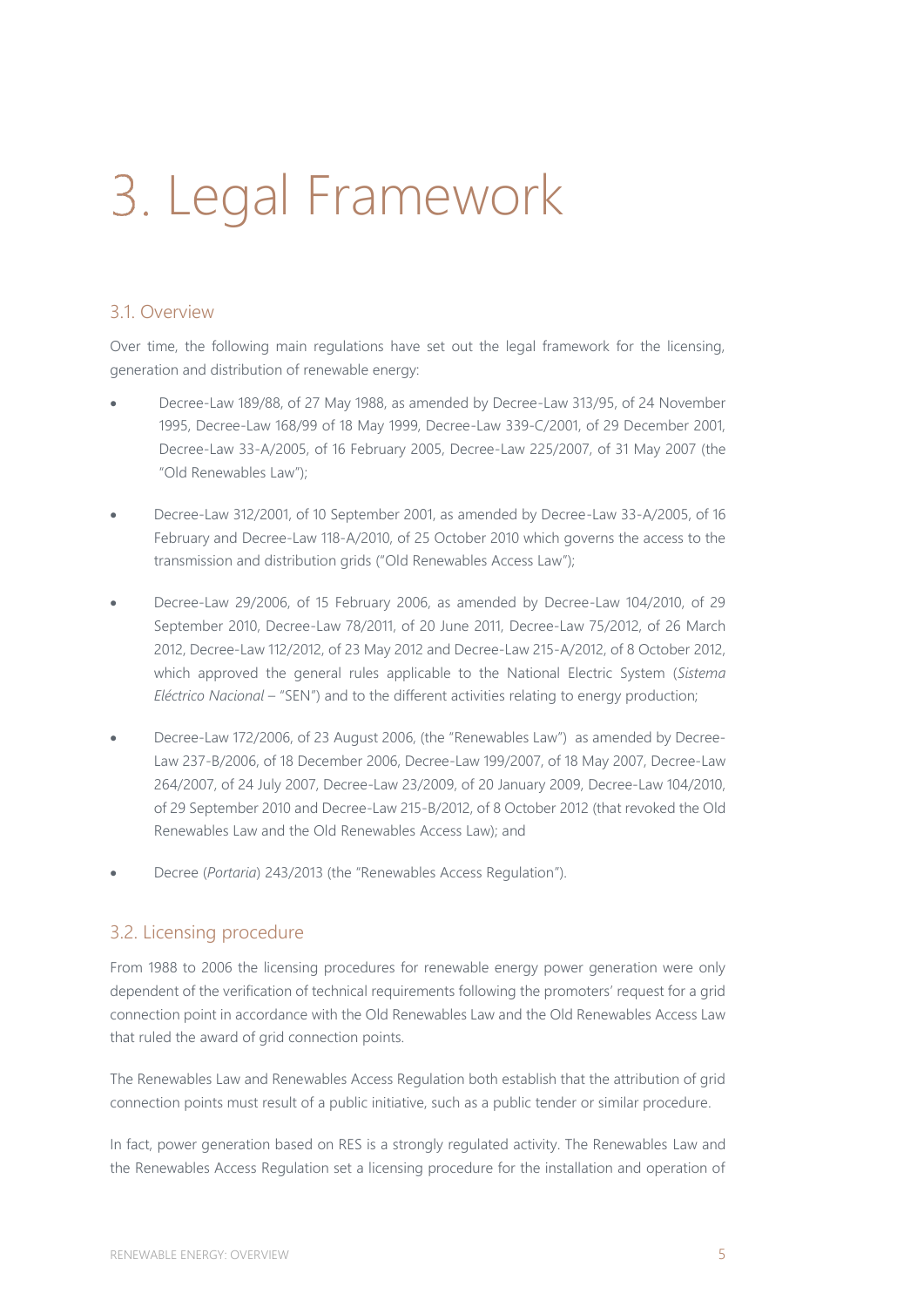RES facilities, in three stages: (i) obtaining a point of reception of the energy in the RESP grid ("grid connection point"), (ii) obtaining an authorisation to install the facility and (iii) requesting a license to operate the facility.

The grid connection point is granted by DGEG subject to a favourable preliminary assessment in respect of the availability of capacity in the RESP, which is followed by an application for the awarding of the grid connection point. This grid connection point is subject to a power generation capacity cap.

The authorisation to install the facility is granted (i) by the Ministry of Economy, for facilities whose capacity exceeds 1 MW, or (ii) by the Director-General of DGEG, for facilities with capacity up to 1 MW.

Last, the license to operate the unit is granted after a final inspection conducted by (i) the competent Regional Directorate of the Ministry of Economy (*Direcção Regional do Ministério da Economia*), if the capacity is up to 10 MW, or (ii) by DGEG, in the remaining cases.

The Renewables Law and the Renewables Access Regulation also set other conditions applicable to the projects of power generation using RES, such as:

- A 24 months deadline, starting from the date the authorisation is granted, for the installation of the facility; and
- The connection to the RESP must be supported by the promoter.

The promoters of renewable energies facilities benefit of some special powers in order to ensure their project's deployment, such as:

- The power to use the State and the Municipal public and private domain;
- The right to expropriate real estate (once expropriated, the properties become property of the State or of the Municipality and will remain allocated to the project for a period of 35 years in exchange of the payment of a periodical fee); and
- The right to establish rights of way necessary to the project under the same terms applicable to expropriation procedures.

#### 3.3. Feed-in tariff

The Old Renewables Law first established in 1988 the feed-in tariff ("FiT") mechanism with prices of €40-50/MWh. The framework was modernised in 1999 with a feed-in tariff increase, which was further increased to an average €80/MWh in 2001. From 2005 onwards feed-in tariffs for new facilities were reduced, but earlier facilities under operation were not affected by such reduction.

The FiT is thus a guaranteed price for sale to the RESP of energy generated from RES. The applicable tariffs are determined by adding up three components: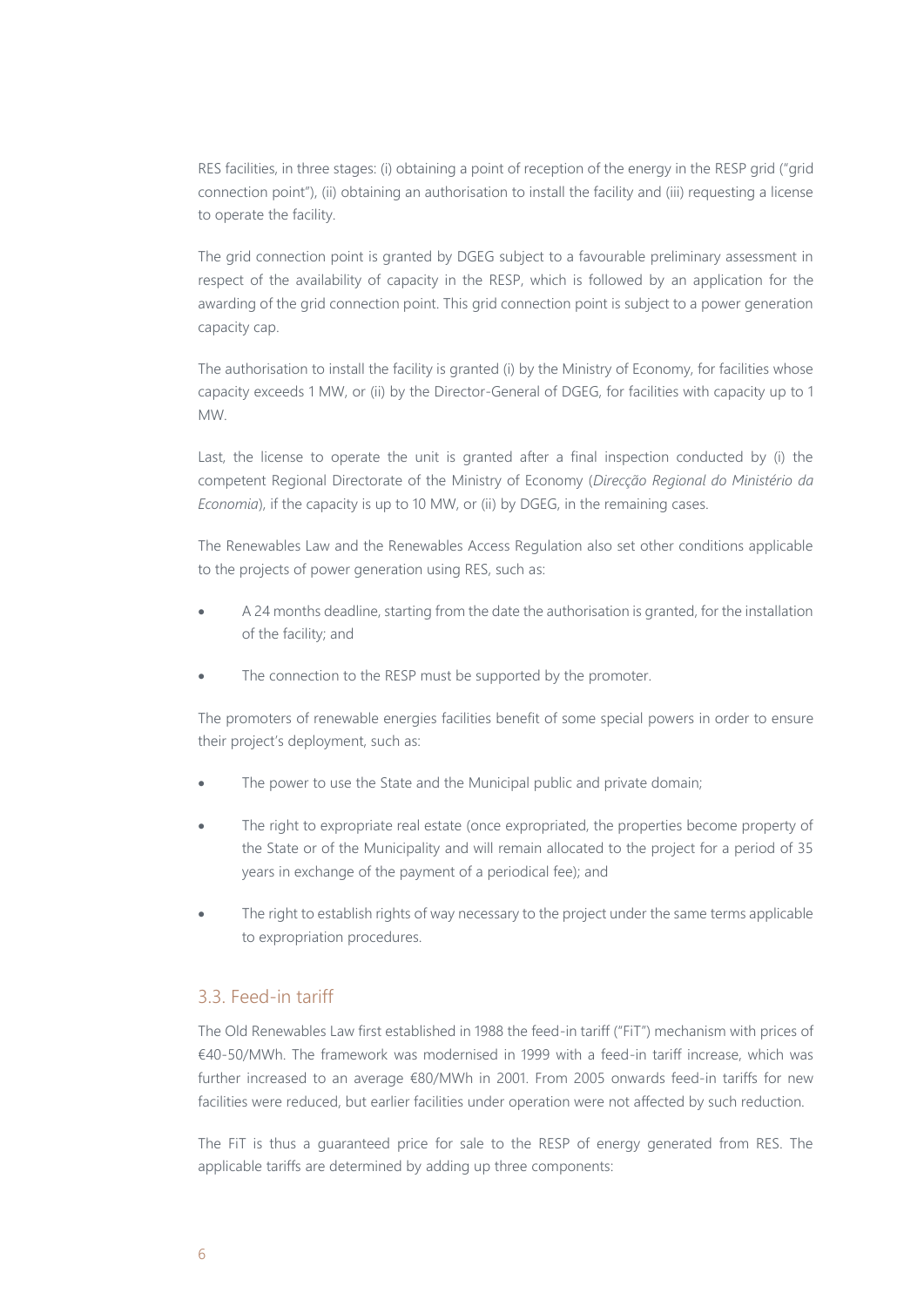- Avoided investment costs on new power plants;
- Avoided costs on transmission, operation and maintenance, including fuel costs; and
- Environmental benefits arising from the use of renewable sources.

The tariffs are paid to the operators upon purchase of their production. These costs are not borne by the Government – instead, they are included in the electricity invoice paid by all end-users. This cost transfer system is considered acceptable as long as there are no substantial discrepancies between the consumer market and business market.

Operators were granted a 15-year feed-in tariff. An extended tariff period of 5 to 7 years has been negotiated in 2012 by the Portuguese Government and the wind farm producers (as explained in section 4.4 below)

Along with the FiT, energy generated at renewable energy facilities benefits from a 100% offtake obligation of EDP - Serviço Universal S.A. and several other local companies that are operators of last resort (*comercializador de último recurso / comercializador regulado*). This offtake obligation continues after the feed-in tariff period comes to an end, with a "market facilitator" taking the place of the operator of last resort.

#### 3.4. Other support measures

The Government has undertaken a "Commitment to Green Growth" granting access to an  $\epsilon$ 1.000.000.000 fund in connection for energy efficiency and the efficient management of water and waste projects. Municipalities, by resolution of the municipal council, may set a reduction up to 15% of the property tax (*IMI*) applied to buildings with high energy efficiency:

- Buildings with energy class equal or higher than A, in accordance with Decree-Law 118/2013, of 20 August 2013;
- Building where the execution of construction works, reconstruction, modification, extension and maintenance, improve their energy class in at least two classes;
- A reduction of up to 50% of IMI may be applied to properties that are solely affected to the production of energy from renewable sources.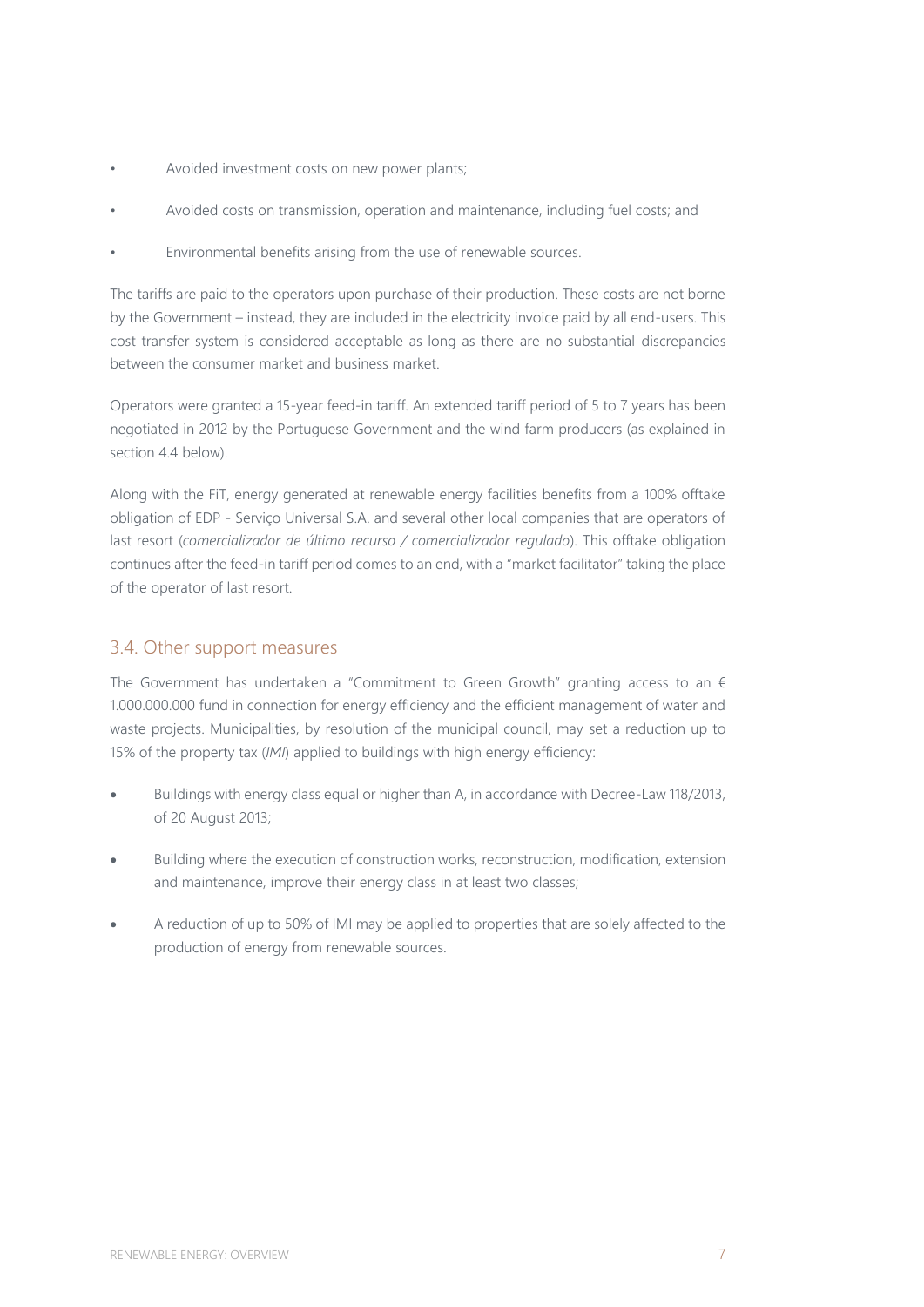# 4. In-depth: Wind power

#### 4.1. Background

Historically, there have been no retroactive changes to legislation affecting renewable energy production, so investments in existing wind farms are not likely to be affected by any future regulatory changes.

Relationships with commercial partners in transmission of energy and distribution of energy are stable as they were awarded the concession of the management and the utilization of the Portuguese power grid for several years.

The existence of feed-in tariffs and the last resort operator offtake obligation until 2020 provide for low-risk investments – revenue directly increases according to the energy produced at every wind farm. Extended regulated tariffs after 2020 and the market facilitator offtake obligation extend those favorable conditions.

#### 4.2. Statistics

According to DGEG's Renewables Report of March 2015, the annual wind power production between April 2014 and March 2015 was of 11,558 GWh, or 11,861 GWh normalized in accordance with Directive 2009/28/EC. Further statistics can be found in the table below.

| As of March 2015               |        |  |  |
|--------------------------------|--------|--|--|
| Production (GWh)               | 11,558 |  |  |
| Installed capacity (MW)        | 4,953  |  |  |
| Hours of equivalent production | 2,333  |  |  |
| Total wind farms               | 245    |  |  |
| <b>Total WTG</b>               | 2,496  |  |  |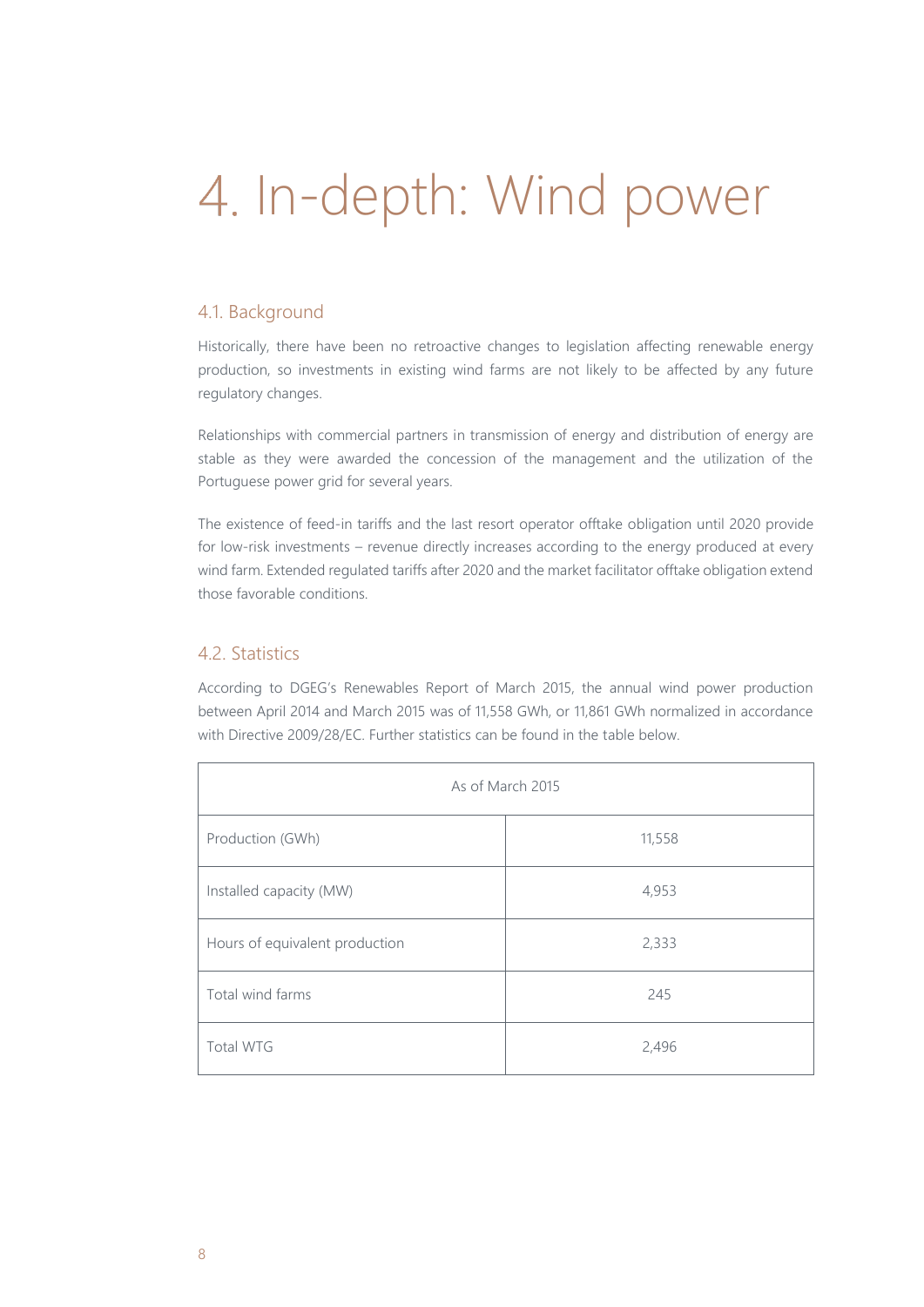Portuguese wind power market has three players controlling roughly 47% of the market (EDP Renováveis, Iberwind and Generg), seven companies comprising another 32% of the market (having individual market shares ranging from 3% to 7%) and the remaining 21% being distributed between players having market shares below 2.5% each. This is illustrated in the chart below.



#### 4.3. Extended regulated tariffs

As referred above, wind power facilities benefit from a 15-year FiT. After the guaranteed FiT period expires, and as alternative to free market pricing, Decree-Law 35/2013 allowed for an extension of regulated tariffs for wind power plants, through agreements between the Government and individual producers. The following options exist:

| Option         | Tariff                         | Duration of regulated<br>tariff | Monthly<br>consideration<br>2013/2020 |
|----------------|--------------------------------|---------------------------------|---------------------------------------|
| 1              | Floor: €74/MWh<br>Cap: €98/MWh | 5 years                         | €5,000/MW                             |
| $\overline{c}$ | Floor: €60/MWh                 | 5 years                         | €5,000/MW                             |
| 3              | Floor: €74/MWh<br>Cap: €98/MWh | 7 years                         | €5,800/MW                             |
| $\overline{4}$ | Floor: €60/MWh                 | 7 years                         | €5,800/MW                             |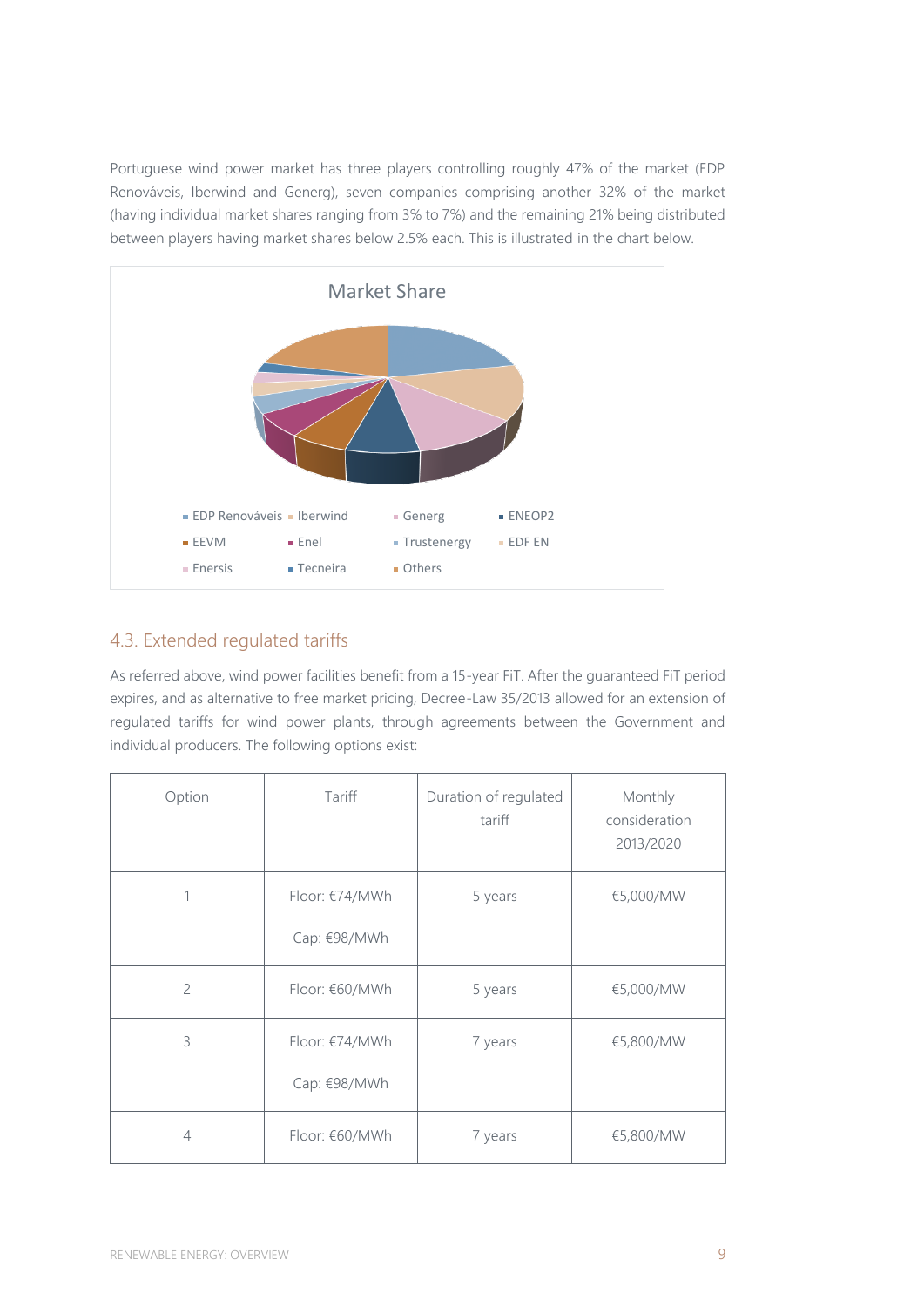#### 4.4. Overpowering and additional energy

Along with repowering, overpowering has been regulated since 2007 by Decree-Law 225/2007 and subsequently by Decree-Law 51/2010 "Old Overpowering Regulations". The installation of new wind turbines is allowed in order to attain an increase in installed capacity, limited to 20% of the grid connection capacity, subject to authorisation from DGEG.

Under the Old Overpowering Regulations and in those cases where guaranteed FiT tariffs apply, overpowering implied a reduction to the FiT, applicable to the total wind farm energy output, of (initially of 0.3% to 0.4%) 0.12% per each new 1% of increased power.

The Old Overpowering Regulations have been replaced by Decree-Law 94/2014 that has set a new tariff of  $€60$  per MWh applicable to overpowering output only (and additional energy<sup>1</sup>); allowing promoters with overpowering authorisations obtained prior to 25 June 2014 the option to request the application of this new regime or remain attached to the discounted tariff.

 $\overline{a}$ 

<sup>1</sup> Active energy resulting from usage of additional capacity. The maximum amount of additional energy is reached by subtracting the connection capacity from the installed capacity (excluding overpowering).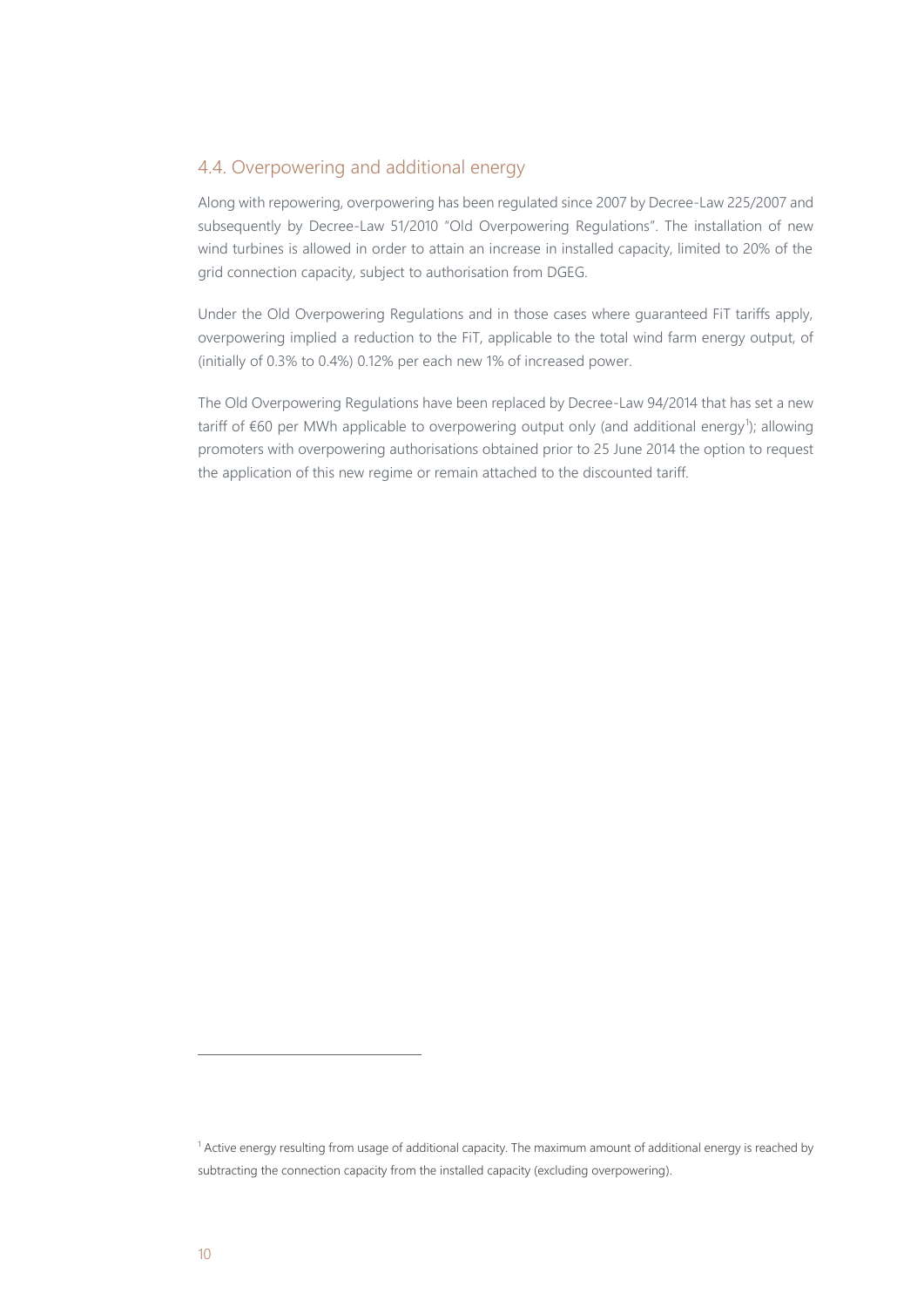# 5. The future

#### 5.1. National strategy

In 2013 the Portuguese Government established a National Action Plan for Renewable Energies (*Plano Nacional de Ação para as Energias Renováveis* - PNAER 2020) through Council of Ministers Resolution 20/2013, of 10 April 2013. Some of the policy incentives to renewable energy investment until 2020 are as follows:

- Promoting the installation of solar thermal systems in the residential sector, in swimming pools and sports facilities, as well as the renovation of dated solar thermal systems;
- Promoting the installation in buildings of more efficient energy systems and improve environmental performance fed by biomass for conditioning purposes;
- Streamlining the licensing procedures of renewable electricity plants;
- Granting of incentives to be applied to power plants dedicated to forest biomass within a certain framework, through agreements with the promoters of the plant; and
- Promoting the use of endogenous resources and waste for the production of biofuels.

In 2015 the energy sector objectives are laid down in the broader "Commitment to Green Growth". This Commitment sets out ambitious goals, such as:

- Reaching 31% renewable energy in gross end-consumer power consumption by 2020 and 40% in 2030 (from a figure of 25.7% in 2013, accounting to 57.4% of the renewable electricity production);
- Reducing the renewable energy price by 30-40%;
- Increasing self-consumption to 300MW by 2020, lowering prices and allowing for the sale of excess production to the national grid;
- Reducing the Public Administration's energy consumption by 30% in 2020 and 35% in 2030;
- Reducing the energy consumption of building by 25% in 2020 and 30% in 2030;
- Establishing energy interconnection, with the goals of 12% by 2020 and 25% by 2030;
- Promoting export of renewable energy to other EU countries; and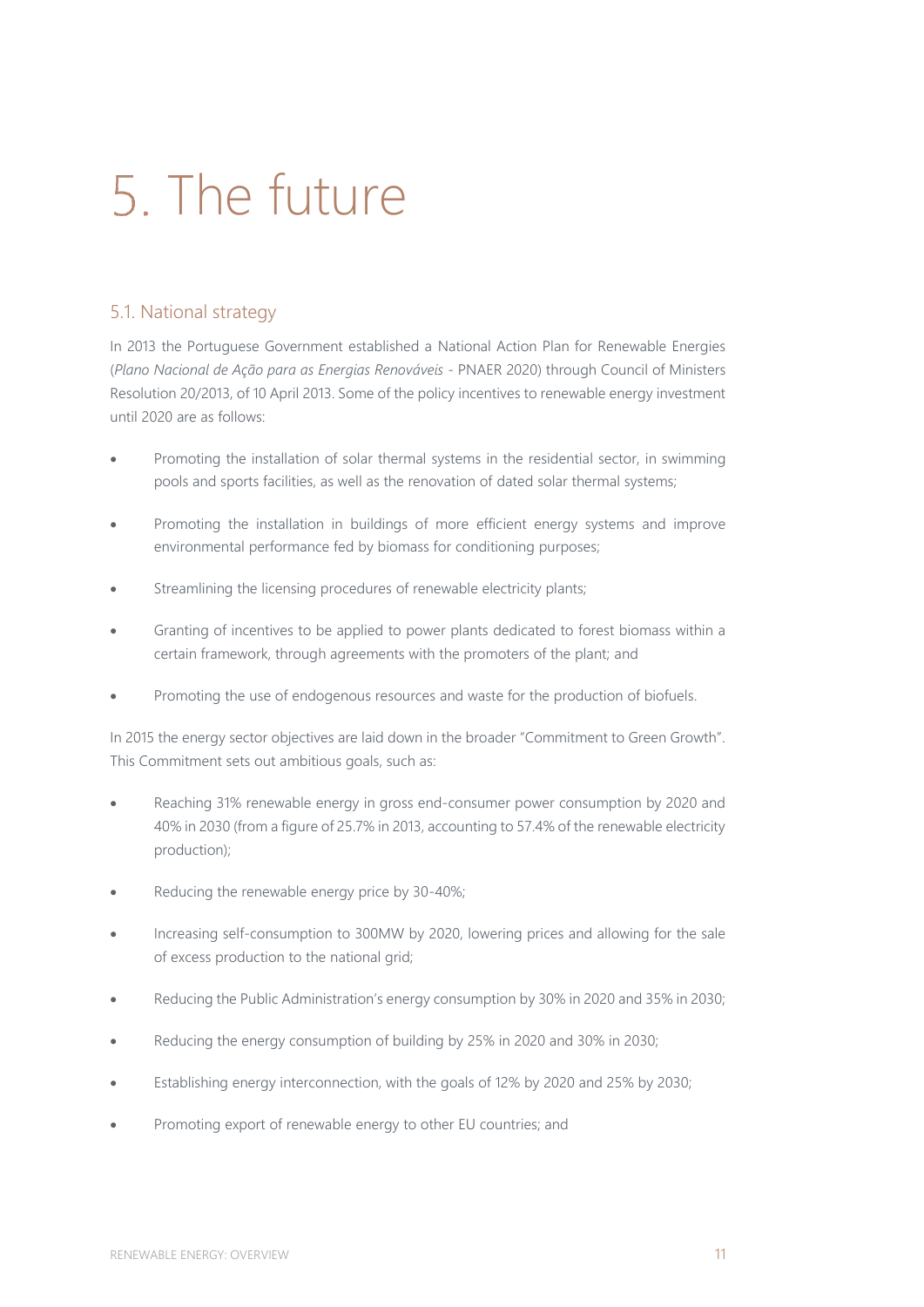Establishing, within the EU, natural gas interconnections with Portugal as entryway of LNG to Europe, comprising a third interconnection between Portugal and Spain upon confirmation of the entry into operation of the Pyrenees interconnection and upon award of EU funds; 25% of interconnections by 2030 with 50bcm of NG imports from Europe originating in the Iberian Peninsula instead of in Russia.

The Portuguese Government is also committed to improving electric mobility, by expanding the national public grid of charging stations and privileging installation of charging infrastructures at home and in the workplace, to reducing the price difference of electric vehicles and plug-in hybrids vis-à-vis conventional vehicles, through the green taxation reform, as well as to sponsoring the acquisition of electric vehicles in the public administration.

The Iberian Market of Electric Energy – MIBEL results from a process of cooperation developed by Portugal and Spain in order to promote integration of the electricity systems of both countries.

As far as MIBEL is concerned, both Portuguese (*Entidade Reguladora dos Serviços Energéticos* - ERSE) and Spanish (*Comisión Nacional de Energía* – CNE) sector regulators have been working on the legal and regulatory framework of MIBEL.

According to the monthly report of 15 March 2015, 18.008 GWh of energy were negotiated on the daily market (13.743 GWh of energy acquired in Spain and 4.265 GWh of energy acquired in Portugal. 62% of the energy placed on the daily market came from renewable energies.

This report also stated that the arithmetic average price during the month was  $\epsilon$ 43.13/MWh in the Spanish area while in the Portuguese area was €43.22/MWh.

#### 5.2. Outlook

The recent developments in the energy-generation technologies have devised cleaner, more efficient and environment-friendly procedures, of particular importance in the present-day political and energetic context, following the Kyoto Protocol and the Bali Conference.

Furthermore, the present-day efficiency levels of most renewable energy sources make them a significant competitor to fossil fuels. The recurring price increase of oil and other raw materials are an additional incentive for the search for alternative energy sources.

In Portugal, the Government strategy is based in using renewable energy sources, namely wind power, wave power and hydroelectric. Its goals are quite ambitious and it relies on private sector investment partners to achieve it.

The renewable energy markets will, therefore, be a striving force in the upcoming years and it is most sure that new business opportunities will arise.

#### © Macedo Vitorino & Associados – 2015